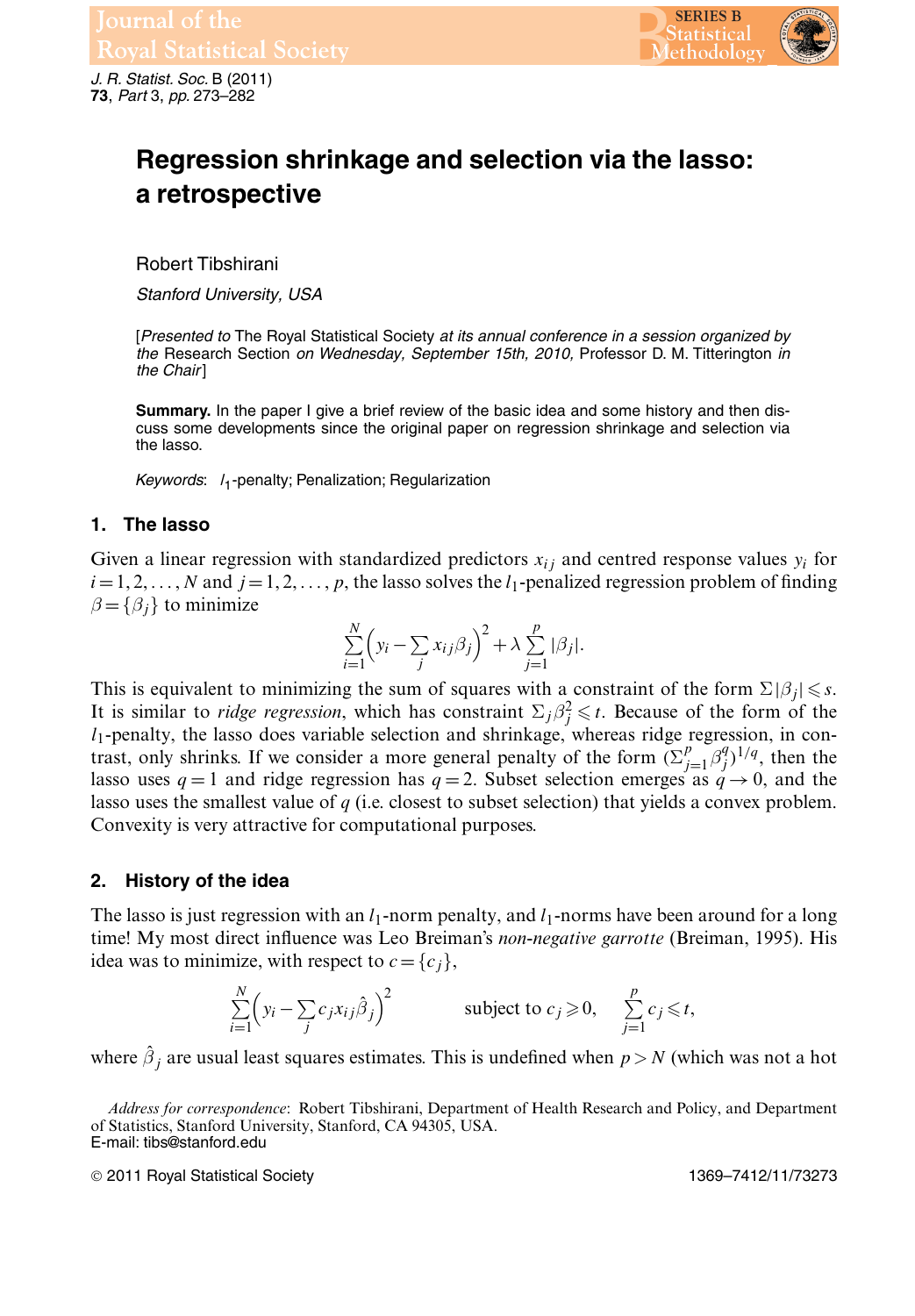### 274 *R. Tibshirani*

topic in 1995!) so I just combined the two stages into one (as a Canadian I also wanted a gentler name). In other related work around the same time, Frank and Friedman (1993) discussed *bridge regression* using a penalty  $\lambda \Sigma |\beta_j|^\gamma$ , with both  $\lambda$  and  $\gamma$  estimated from the data, and Chen<br>*et al.* (1998) proposed *basis pursuit*, which uses an *l*<sub>1</sub>-penalty in a signal processing context *et al.* (1998) proposed *basis pursuit*, which uses an  $l_1$ -penalty in a signal processing context. Surely there are many other references that I am unaware of. After publication, the paper did not receive much attention until years later. Why?: my guesses are that

- (a) the computation in 1996 was slow compared with today,
- (b) the algorithms for the lasso were black boxes and not statistically motivated (until the LARS algorithm in 2002),
- (c) the *statistical* and *numerical* advantages of sparsity were not immediately appreciated (by me or the community),
- (d) large data problems (in *N*, *p* or both) were rare and
- (e) the community did not have the R language for fast, easy sharing of new software tools.

# **3. Computational advances**

The original lasso paper used an off-the-shelf quadratic program solver. This does not scale well and is not transparent. The LARS algorithm (Efron *et al.*, 2002) gives an efficient way of solving the lasso and connects the lasso to forward stagewise regression. The same algorithm is contained in the homotopy approach of Osborne *et al.* (2000). *Co-ordinate descent* algorithms are extremely simple and fast, and exploit the assumed sparsity of the model to great advantage. References include Fu (1998), Friedman *et al.* (2007, 2010), Wu and Lange (2008) and Genkin *et al.* (2007). We were made aware of its real potential in the doctoral thesis of Anita van der Kooij (Leiden) working with Jacqueline Meulman. The glmnet R language package (Friedman *et al.*, 2010) implements the co-ordinate descent method for many popular models.

# **4. Some generalizations and variants of the lasso**

There has been much work in recent years, applying and generalizing the lasso and  $l_1$ -like penalties to a variety of problems. Table 1 gives a partial list. There has also been much deep and interesting work on the mathematical aspects of the lasso, examining its ability to produce a model with minimal prediction error, and also to recover the true underlying (sparse) model. Important contributors here include Bickel, Bühlmann, Candes, Donoho, Johnstone, Meinshausen, van de Geer, Wainwright and Yu. I do not have the qualifications or the space to summarize this work properly, but I hope that Professor Bühlmann will cover this aspect in his discussion.

Lasso methods can also shed light on more traditional techniques. The LARS algorithm, which was mentioned above, brings new understanding to forward stepwise selection methods. Another example is the graphical lasso for fitting a sparse Gaussian graph, based on the Gaussian log-likelihood plus  $\lambda \|\Sigma^{-1}\|_1$ , which is an l<sub>1</sub>-penalty applied to the inverse covariance matrix. Since a missing edge in the graph corresponds to a zero element of  $\Sigma^{-1}$ , this gives a powerful method for *graph selection*—determining which edges to include. As a bonus, a special case of the graphical lasso gives a new simple method for fitting a graph with *prespecified* edges (corresponding to structural 0s in  $\Sigma^{-1}$ ). The details are given in chapter 17 of Hastie *et al.* (2008).

Another recent example is *nearly isotonic regression* (Fig. 1) (Tibshirani *et al.*, 2010). Given a data sequence  $y_1, y_2,..., y_N$  isotonic regression solves the problem of finding  $\hat{y}_1, \hat{y}_2,..., \hat{y}_N$  to minimize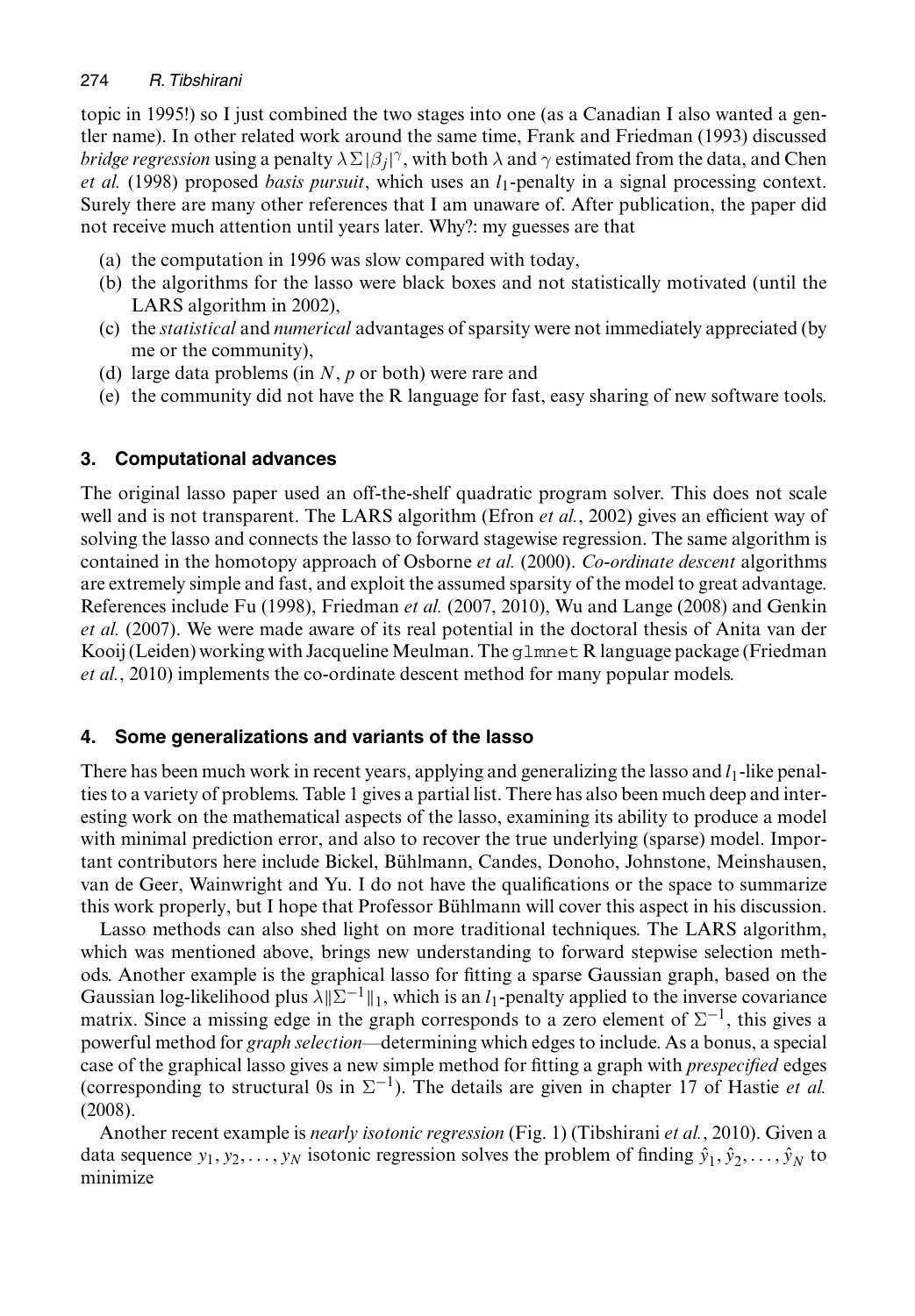| Method                        | Reference                                            | Detail                                                                                                                                                                   |
|-------------------------------|------------------------------------------------------|--------------------------------------------------------------------------------------------------------------------------------------------------------------------------|
| Grouped lasso<br>Elastic net  | Yuan and Lin (2007a)<br>Zou and Hastie (2005)        | $\begin{array}{l}\Sigma_g \ \boldsymbol{\beta}_g\ _2\\ \lambda_1 \Sigma \ \beta_j\  + \lambda_2 \Sigma \beta_j^2\\ \lambda \Sigma \ \beta_{j+1} - \beta_j\  \end{array}$ |
| Fused lasso<br>Adaptive lasso | Tibshirani et al. (2005)<br>Zou(2006)                | $\lambda_1 \Sigma w_j  \bar{\beta}_j $                                                                                                                                   |
| Graphical lasso               | Yuan and Lin (2007b); Friedman <i>et al.</i> (2007)  | loglik+ $\lambda  \Sigma^{-1} _1$                                                                                                                                        |
| Dantzig selector              | Candes and Tao (2007)                                | $\min\{X^{T}(y-X\beta)\ _{\infty}\}\ \beta\ _{1} < t$                                                                                                                    |
| Near isotonic regularization  | Tibshirani et al. (2010)                             | $\Sigma(\beta_j - \beta_{j+1})_+$                                                                                                                                        |
| Matrix completion             | Candès and Tao (2009); Mazumder <i>et al.</i> (2010) | $\ X-X\ ^2 + \lambda \ X\ _*$                                                                                                                                            |
| Compressive sensing           | Donoho (2004); Candes (2006)                         | $min( \beta _1)$ subject to $y = X\beta$                                                                                                                                 |
| Multivariate methods          | Jolliffe et al. (2003); Witten et al. (2009)         | Sparse principal components<br>analysis, linear discriminant<br>analysis and canonical<br>correlation analysis                                                           |





**Fig. 1.** Illustration of nearly isotonic fits for a toy example: (a) interpolating function ( $\lambda = 0$ ) and three joining events ( $\uparrow$ ), (b) ( $\lambda$  = 0.25), (c) ( $\lambda$  = 0.7) and (d) ( $\lambda$  = 0.77), with the usual isotonic regression

 $\sum (y_i - \hat{y}_i)^2$  subject to  $\hat{y}_1 \le \hat{y}_2$ ...

This assumes a monotone non-decreasing approximation, with an analogous definition for the monotone non-increasing case. The solution can be computed via the well-known pool adjacent violators algorithm (e.g. Barlow *et al.* (1972)). In nearly isotonic regression we minimize, with respect to  $\beta$ ,

$$
\frac{1}{2}\sum_{i=1}^{N}(y_i-\beta_i)^2+\lambda\sum_{i=1}^{n-1}(\beta_i-\beta_{i+1})_+,
$$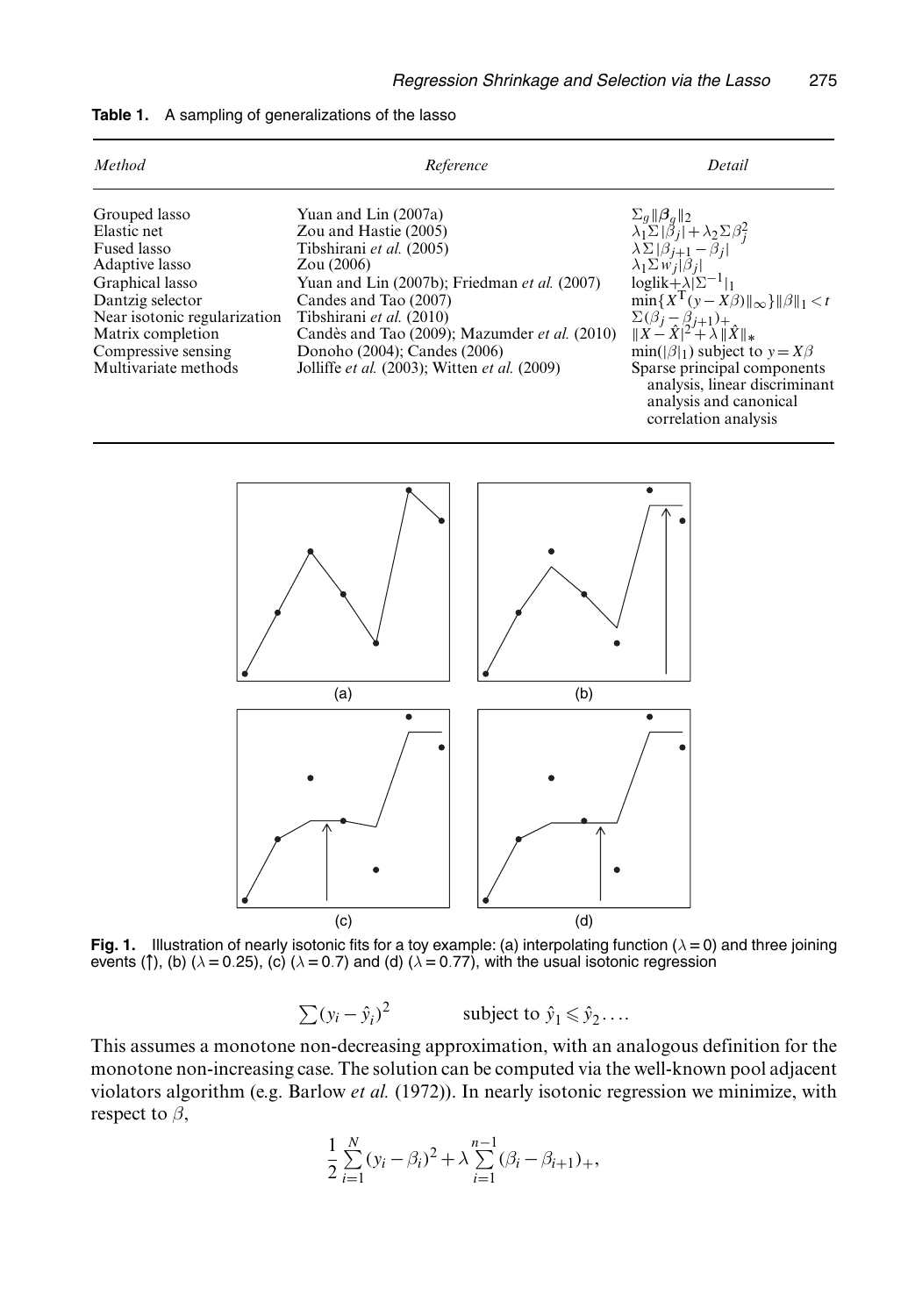with x<sub>+</sub> indicating the positive part,  $x_+ = x \cdot \mathbf{1}(x > 0)$ . This is a convex problem, with  $\hat{\beta}_i = y_i$  at  $\lambda = 0$  and culminating in the usual isotonic regression as  $\lambda \to \infty$ . Along the way it gives *nearly*  $\lambda$  = 0 and culminating in the usual isotonic regression as  $\lambda \rightarrow \infty$ . Along the way it gives *nearly monotone* approximations.  $(\beta_i - \beta_{i+1})_+$  is 'half' of an l<sub>1</sub>-penalty on differences, penalizing dips but not increases in the sequence. This procedure allows us to assess the assumption of monotonicity by comparing nearly monotone approximations with the best monotone approximation. Tibshirani *et al.* (2011) have provided a simple algorithm that computes the entire path of solutions, which is a kind of modified version of the pooled adjacent violators procedure. They also showed that the number of degrees of freedom is the number of unique values of  $\hat{y}_i$  in the solution, using results from Tibshirani and Taylor (2011).

# **5. Discussion**

Lasso  $(l_1$ -)penalties are useful for fitting a wide variety of models. Newly developed computational algorithms allow application of these models to large data sets, exploiting sparsity for *both statistical and computation gains*. Interesting work on the lasso is being carried out in many fields, including statistics, engineering, mathematics and computer science. I conclude with a challenge for statisticians. This is an enjoyable area to work in, but we should not invent new models and algorithms just for the sake of it. We should focus on developing tools and understanding their properties, to help us and our collaborators to solve important scientific problems.

# **Acknowledgements**

The work discussed here represents collaborations with many people, especially Bradley Efron, Jerome Friedman, Trevor Hastie, Holger Hoefling, Iain Johnstone, Ryan Tibshirani and Daniela Witten.

I thank the Research Section of the Royal Statistical Society for inviting me to present this retrospective paper.

# **References**

- Barlow, R. E., Bartholomew, D., Bremner, J. M. and Brunk, H. D. (1972) *Statistical Inference under Order Restrictions; the Theory and Applications of Isotonic Regression*. New York: Wiley.
- Breiman, L. (1995) Better subset selection using the non-negative garotte. *Technometrics*, **37**, 738–754.
- Candes, E. (2006) Compressive sampling. In *Proc. Int. Congr. Mathematicians, Madrid.* (Available from www. acm.caltech.edu/emmanuel/papers/CompressiveSampling.pdf.)
- Candes, E. and Tao, T. (2007) The dantzig selector statistical estimation when *p* is much larger than *n*. *Ann. Statist.*, **35**, 2313–2351.
- Candès, E. J. and Tao, T. (2009) The power of convex relaxation: near-optimal matrix completion. Stanford University, Stanford. (Available from http://www.citebase.org/abstract?id=oai:arXiv.org: 0903.1476.)
- Chen, S. S., Donoho, D. L. and Saunders, M. A. (1998) Atomic decomposition by basis pursuit. *SIAM J. Scient. Comput.*, **43**, 33–61.
- Donoho, D. (2004) Compressed sensing. *Technical Report*. Department of Statistics, Stanford University, Stanford. (Available from www.stat.stanford.edu/donoho/Reports/2004/CompressedSensing091 604.pdf.)
- Efron, B., Hastie, T., Johnstone, I. and Tibshirani, R. (2002) Least angle regression. *Technical Report.* Stanford University, Stanford.
- Frank, I. and Friedman, J. (1993) A statistical view of some chemometrics regression tools (with discussion). *Technometrics*, **35**, 109–148.
- Friedman, J., Hastie, T., Hoefling, H. and Tibshirani, R. (2007) Pathwise coordinate optimization. *Ann. Appl. Statist.*, **2**, 302–332.
- Friedman, J., Hastie, T. and Tibshirani, R. (2010) Regularization paths for generalized linear models via coordinate descent. *J. Statist. Sofwr.*, **33**, no. 1.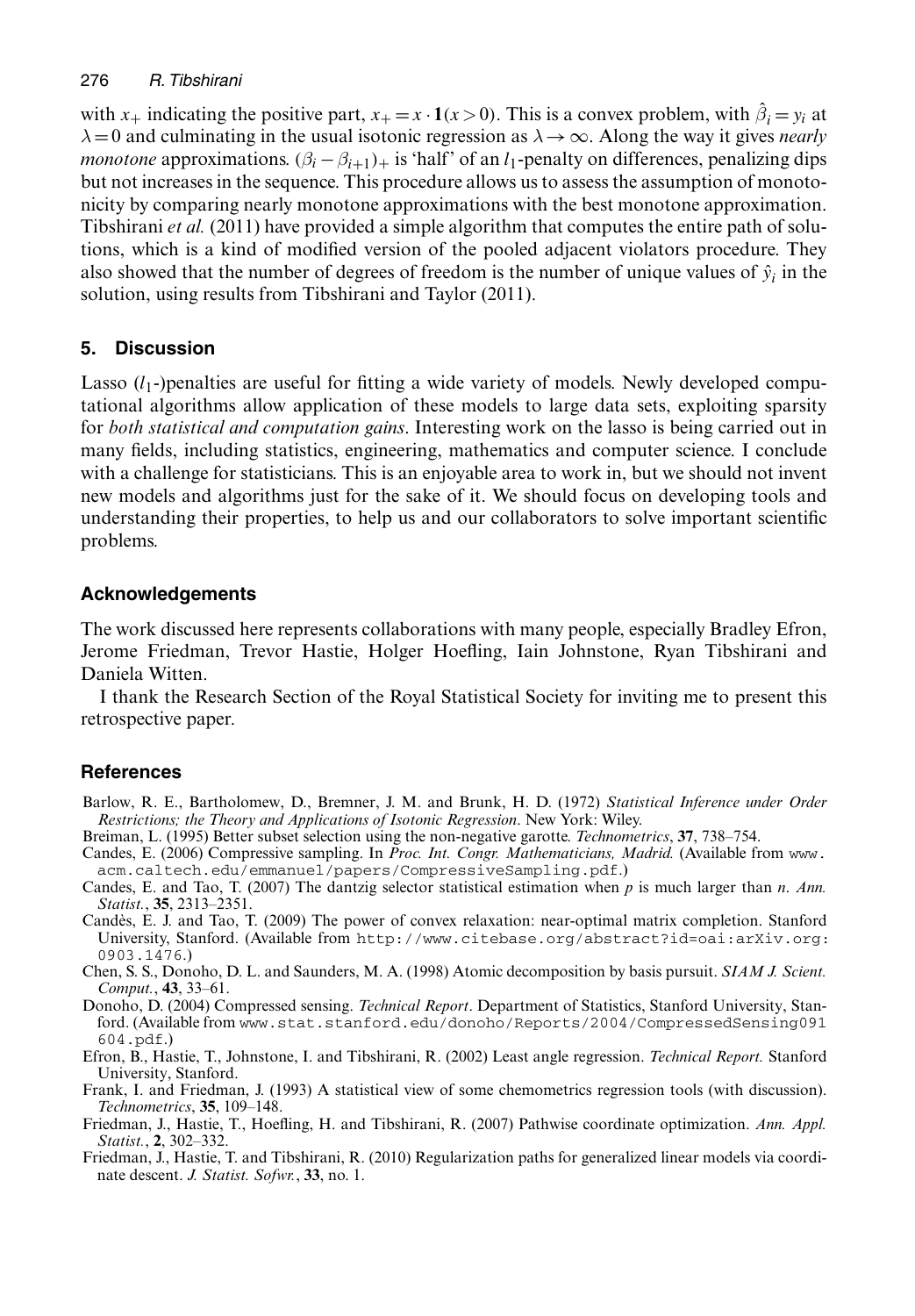Fu, W. (1998) Penalized regressions: the bridge vs. the lasso. *J. Computnl Graph. Statist.*, **7**, 397–416.

- Genkin, A., Lewis, D. and Madigan, D. (2007) Large-scale Bayesian logistic regression for text categorization. *Technometrics*, **49**, 291–304.
- Hastie, T., Tibshirani, R. and Friedman, J. (2008) *The Elements of Statistical Learning; Data Mining, Inference and Prediction*, 2nd edn. New York: Springer.
- Jolliffe, I. T., Trendafilov, N. T. and Uddin, M. (2003) A modified principal.component technique based on the lasso. *J. Computnl Graph. Statist.*, **12**, 531–547.
- Mazumder, R., Hastie, T. and Tibshirani, R. (2010) Spectral regularization algorithms for learning large incomplete matrices. *J.Mach. Learn. Res.*, **11**, 2287–2322.
- Osborne, M., Presnell, B. and Turlach, B. (2000) On the lasso and its dual. *J. Computnl Graph. Statist.*, **9**, 319– 337.
- Tibshirani, R., Hoefling, H. and Tibshirani, R. (2011) Nearly isotonic regression. *Technometrics*, **53**, 54–61.
- Tibshirani, R., Saunders, M., Rosset, S., Zhu, J. and Knight, K. (2005) Sparsity and smoothness via the fused lasso. *J. R. Statist. Soc.* B, **67**, 91–108.
- Tibshirani, R. and Taylor, J. (2011) The solution path of the generalized lasso. *Ann. Statist.*, to be published.

Witten, D., Tibshirani, R. and Hastie, T. (2009) A penalized matrix decomposition, with applications to sparse principal components and canonical correlation analysis. *Biometrika*, **10**, 515–534.

- Wu, T. and Lange, K. (2008) Coordinate descent procedures for lasso penalized regression. *Ann. Appl. Statist.*, **2**, 224–244.
- Yuan, M. and Lin, Y. (2007a) Model selection and estimation in regression with grouped variables. *J. R. Statist. Soc.* B, **68**, 49–67.
- Yuan, M. and Lin, Y. (2007b) Model selection and estimation in the Gaussian graphical model. *Biometrika*, **94**, 19–35.

Zou, H. (2006) The adaptive lasso and its oracle properties. *J. Am. Statist. Ass.*, **101**, 1418–1429.

Zou, H. and Hastie, T. (2005) Regularization and variable selection via the elastic net. *J. R. Statist. Soc.* B, **67**, 301–320.

#### **Comments on the presentation**

#### **Peter Bühlmann** (*Eidgenössiche Technische Hochschule, Zürich*)

I congratulate Rob Tibshirani for his excellent retrospective view of the lasso. It is of great interest to the whole community in statistics (and beyond), ranging from methodology and computation to applications: nice to read and of wide appeal!

The original paper (Tibshirani, 1996) has had an enormous influence. Fig. 2 shows that its frequency of citation continues to be in the exponential growth regime, together with the false discovery rate paper from Benjamini and Hochberg (1995): both of these works are crucial for high dimensional statistical inference.

The lasso was a real achievement 15 years ago: it enabled estimation and variable selection simultaneously in one stage, in the non-orthogonal setting. The novelty has been the second 's' in lasso (least absolute shrinkage and selection operator). More recently, progress has been made in understanding the selection property of the lasso.

Consider a potentially high dimensional linear model:  $Y = \mathbf{X}\beta_0 + \varepsilon (p \gg n)$ , with active set  $S_0 = \{j; \beta_0, j \neq n\}$ 0} and sparsity index  $s_0 = |S_0|$ . The evolution of theory looks roughly as follows (to simplify, I use an asymptotic formulation where the dimension can be thought of as  $p = p_n \gg n$  as  $n \to \infty$ , but, in fact, most of the developed theory is non-asymptotic). It requires about 15 lines of proof to show that, under *no conditions* on the design **X** (assuming a fixed design) and rather mild assumptions on the error,

$$
\|\mathbf{X}(\hat{\beta}-\beta_0)\|_2^2/n \leq \|\beta_0\|_1 O_P[\sqrt{\log(p)/n}\];
$$

 $\|\mathbf{X}(\hat{\beta} - \beta_0)\|_2^2/n \leq \|\beta_0\|_1 O_P[\sqrt{\{\log(p)/n\}}];$ see Bühlmann and van de Geer (2011), chapter 6, which essentially recovers an early result by Greenshtein and Ritov (2004). Hence, the lasso is consistent for prediction if the regression vector is sparse in the  $l_1$ -norm  $||\beta_0||_1 = o[\sqrt{\{n/\log(p)\}}]$ . Achieving an optimal rate of convergence for prediction and estim-<br>ation of the parameter vector requires a design condition such as restricted eigenvalue assumptions ation of the parameter vector requires a design condition such as restricted eigenvalue assumptions (Bickel *et al.*, 2009) or the slightly weaker compatibility condition (van de Geer, 2007; van de Geer and Bühlmann, 2009). Denoting by  $\phi_0^2$  such a restricted eigenvalue or compatibility constant (which we assume to be bounded away from zero) to be bounded away from zero),

$$
\|\mathbf{X}(\hat{\beta} - \beta_0)\|_2^2 / n \leq s_0 / \phi_0^2 O_P\{\log(p)/n\},\
$$
  

$$
\|\hat{\beta} - \beta_0\|_q \leq s_0^{1/q} / \phi_0^2 O_P[\sqrt{\log(p)/n}\}], \qquad q \in \{1, 2\};
$$
 (1)

see Donoho *et al.* (2006), Bunea *et al.* (2007), van de Geer (2008) and Bickel *et al.* (2009). Finally, for recovering the active set  $S_0$ , such that  $\mathbb{P}(\hat{S} = S_0)$  is large, tending to 1 as  $p \gg n \to \infty$ , we need quite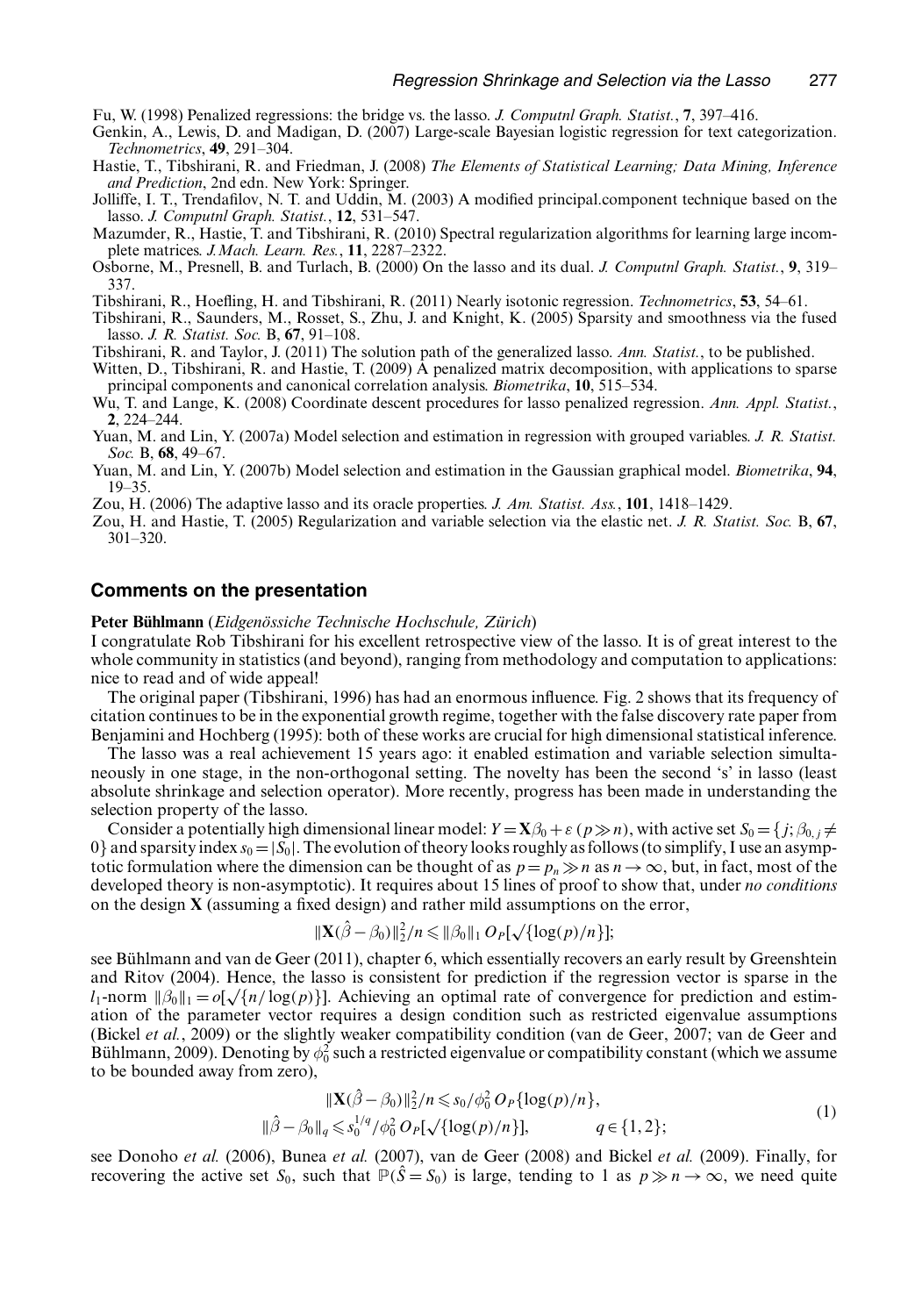

**Fig. 2.** Cumulative citation counts (on a log-scale) from the Thomson ISI *Web of Knowledge* (the largest abscissa on the *x*-axis corresponds to August 31st, 2010): (a) the lasso ( $\odot$ ) (Tibshirani, 1996), false discovery rate (Δ) (Benjamini and Hochberg, 1995), reversible jump Markov chain Monte Carlo sampling (+) (Green, 1995) and wavelet shrinkage  $(X)$  (Donoho and Johnstone, 1994), published between 1994 and 1996; (b) the bootstrap  $(\Delta)$  (Efron, 1979), published earlier

restrictive assumptions which are sufficient and (essentially) *necessary*: the neighbourhood stability condition for **X** (Meinshausen and Bühlmann, 2006), which is equivalent to the irrepresentable condition (Zhao and Yu, 2006; Zou, 2006), and a 'beta-min' condition

$$
\min_{j \in S_0} |\beta_{0,j}| \geqslant Cs_0^{1/2}/\phi_0^2 \sqrt{\log(p)/n}
$$

requiring that the non-zero coefficients are not too small. Both of these conditions are restrictive and rather unlikely to hold in practice! However, it is straightforward to show from the second inequality in expression (l) that

$$
\hat{S} \supseteq S_{\text{relev}}, \qquad S_{\text{relev}} = \left\{ j; |\beta_{0,j}| > C \frac{s_0^{1/2}}{\phi_0^2} \sqrt{\left\{ \frac{\log(p)}{n} \right\}} \right\}
$$

holds with high probability. The underlying assumption is again a restricted eigenvalue condition on the design: in sparse problems, it is not overly restrictive; see van de Geer and Bühlmann (2009) and Bühlmann and van de Geer (2011) (corollary 6.8). Furthermore, if the beta-min condition holds, then the true active set  $S_0 = S_{\text{relev}}$  and we obtain the variable screening property

$$
\hat{S} \supseteq S_0
$$
 with high probability.

Regarding the choice of the regularization parameter, we typically use  $\lambda_{CV}$  from cross-validation. 'Luckily', empirical and some theoretical indications support that  $\hat{S}(\hat{\lambda}_{CV}) \supseteq S_0$  (or  $\hat{S}(\hat{\lambda}_{CV}) \supseteq S_{relev}$ ): this is the relevant property in practice! The lasso is doing variable screening and, hence, I suggest that we interpret the second 's' in lasso as 'screening' rather than 'selection'.

Once we have the screening property, the task is to remove the false positive selections. Two-stage procedures such as the adaptive lasso (Zou, 2006) or the relaxed lasso (Meinshausen, 2007) are very useful. Recently, we have developed methods to control some type I (multiple-testing) error rates, guarding against false positive selections: stability selection (Meinshausen and Bühlmann, 2010) is based on resampling or subsampling for very general problems, and related multiple sample splitting procedures yield *p*-values in high dimensional linear or generalized linear models (Meinshausen *et al.*, 2009).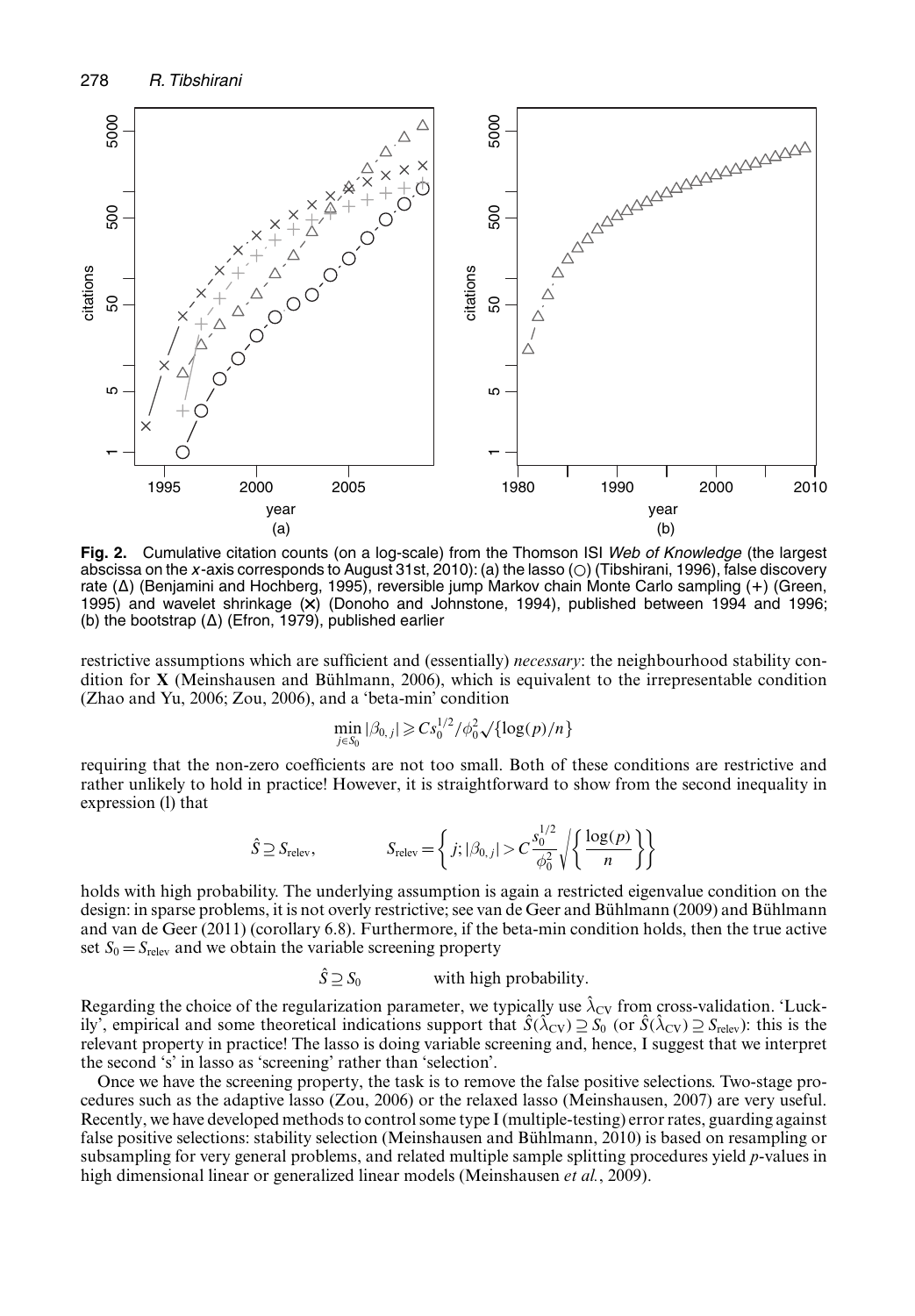These resampling techniques are feasible since computation is efficient: as pointed out by Rob, (block) co-ordinatewise algorithms are often extremely fast. Besides Fu (1998), the idea was transferred to statistics (among others) by Paul Tseng, Werner Stuetzle and Sylvain Sardy (who was a former doctoral student of Stuetzle); see Sardy *et al.* (2000) or Sardy and Tseng (2004). A key work is Tseng (2001), and also Tseng and Yun (2009) is crucial for extending the computation to for example group lasso problems for the non-Gaussian, generalized linear model case (Meier *et al.*, 2008).

The issue of assigning uncertainty and variability in high dimensional statistical inference deserves further research. For example, questions about power are largely unanswered. Rob Tibshirani laid out very nicely the various extensions and possibilities when applying convex penalization to regularize empirical risk corresponding to a convex loss function. There is some work arguing why concave penalties have advantages (Fan and Lv, 2001; Zhang, 2010): the latter reference comes up with interesting properties about local minima. The issue of non-convexity is often more severe if the loss function (e.g. negative loglikelihood) is non-convex. Applying a convex penalty to such problems is still useful, yet more challenging in terms of computation and understanding the theoretical phenomena: potential applications are mixture regression models (Khalili and Chen, 2007; Städler *et al.*, 2011), linear mixed effects models (Bondell *et al.*, 2010; Schelldorfer *et al.*, 2011) or missing data problems (Allen and Tibshirani, 2010; Städler and Bühlmann, 2009). The beauty of convex optimization and convex analysis is (partially) lost and further research in this direction seems worthwhile.

The lasso, which was invented by Rob Tibshirani, has stimulated and continues to stimulate exciting research: it is a true success! It is my great pleasure to propose the vote of thanks.

#### **Chris Holmes** (*University of Oxford*)

It is both an honour and a great pleasure to have been invited to second the vote of thanks on this ground breaking paper that is as relevant today as it was 14 years ago at the time of publication, although the tradition of the Society for the seconder to offer a more critical appraisal makes this challenging to say the least. There can be few papers which have had such a marked influence on our way of thinking about regression analysis and parameter estimation; and it is one of a select handful of papers that have strongly influenced both Bayesian and non-Bayesian statistics.

All this is even more remarkable in view of, or perhaps due to, the simple structure of the lasso estimator,

$$
\hat{\beta} = \arg \max_{\beta} \left\{ l(\beta) - \lambda \sum_{j} |\beta_{j}|^{q} \right\}
$$
 (2)

where  $l(\beta)$  has the form of a log-likelihood recording fidelity to the data and, with  $q=1$ , the lasso penalty encodes *a priori* beliefs about the nature of the unknown regression coefficients. Written in this way we can see that one interpretation of the lasso is as a Bayesian maximum *a posteriori* (MAP) estimate under a double-exponential prior on  $\beta$ . I believe that it is instructive to note an alternative representation of the lasso estimator in the form of a generalized ridge regression (see for example Holmes and Pintore (2007)), where

$$
\{\tilde{\beta}, \tilde{\eta}\} = \arg \max_{\beta, \eta} \left\{ l(\beta) - \sum_{j} \eta_{j}^{-1} \beta_{j}^{2} \right\} \qquad \text{subject to } \sum_{j} \eta_{j} = t,
$$
\n(3)

leading to  $\hat{\beta} \equiv \hat{\beta}$  for some t a monotone function of  $\lambda$ . This shows the lasso as a Bayesian MAP estimate under a normal prior on  $\beta$  with individual variance components constrained to sum to some constant *t*. This sheds light on the essential difference between ridge regression and the lasso. Whereas in ridge regression the variance components are equal and fixed at some constant, in the lasso the variance components can be apportioned in a data-adaptive manner to maximize the likelihood. For variables that are nonrelevant to the regression we find  $\eta_j \to 0$  and hence  $\beta_j = 0$  is 'shrunk' to 0 by the corresponding normal prior<br>which then allows for more variance, and hence less shrinkage, to be placed on the important predictors which then allows for more variance, and hence less shrinkage, to be placed on the important predictors.

From a frequentist perspective this interpretation also highlights a potential weakness of the lasso when estimating sparse signals. As the sample size becomes large,  $n \rightarrow \infty$  and (if you are being frequentist) you would clearly wish for some  $\eta_i \rightarrow 0$  (to achieve sparsity) but also for those predictors that are relevant to the regression to have  $\eta_i \to \infty$  (to remove bias), to achieve oracle properties. But the lasso does not give you this freedom without setting  $t \to \infty$ . In terms of the MAP interpretation of expression (2) we see that the tails of the double-exponential prior are too light. This has led to considerable recent research investigating other forms of penalty that allow for oracle properties (Zou, 2006; Zou and Li, 2008; Candès *et al.*, 2008). However, improved properties of the corresponding estimators come at the expense of computational tractability.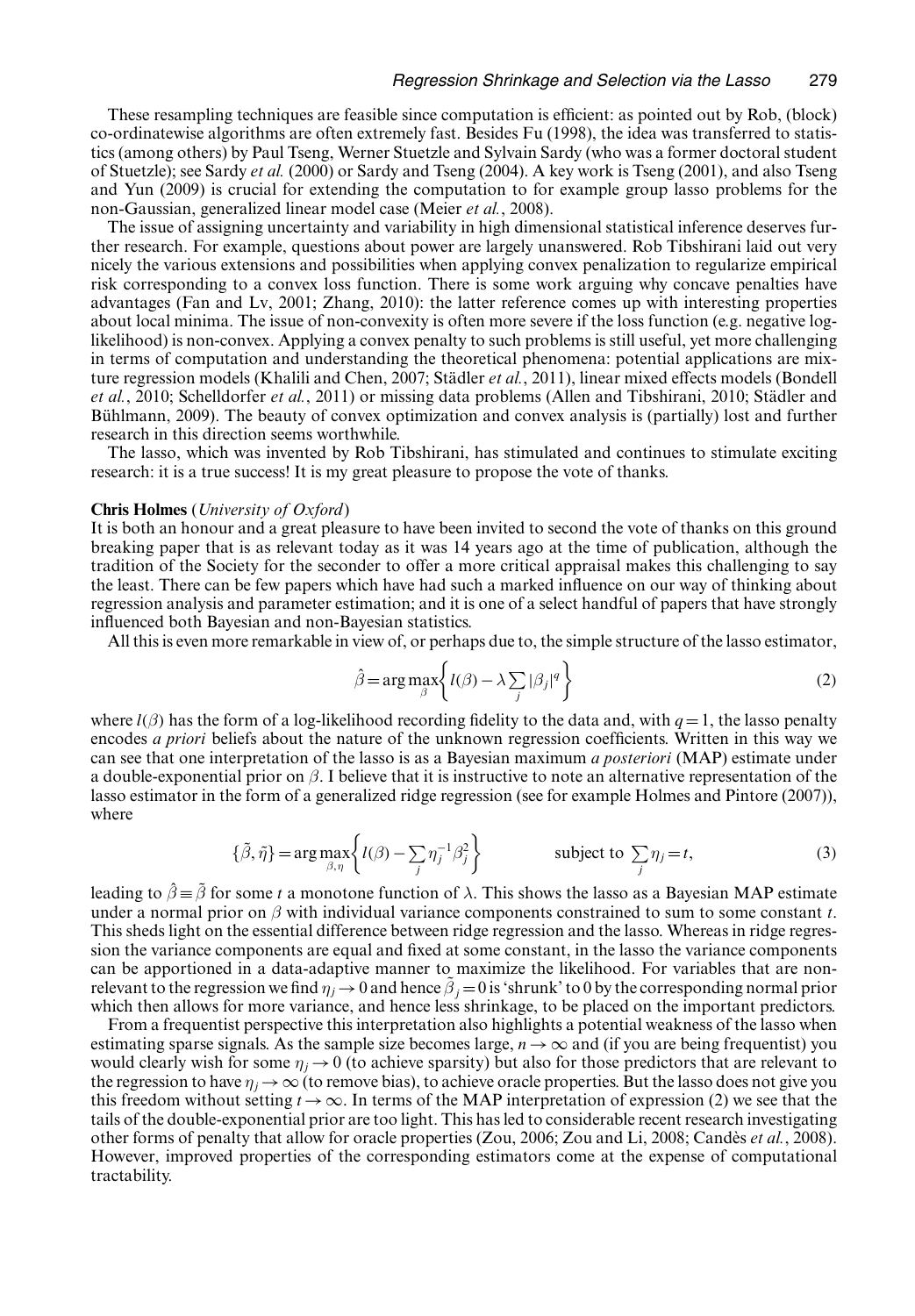#### 280 *R. Tibshirani*

The interpretation of the lasso as an MAP estimate also highlights another issue from a Bayesian perspective—although I fully appreciate that Professor Tibshirani does not refer to, or think of, the lasso as a Bayesian MAP estimator. From the Bayesian perspective, the use or reporting of a parameter estimate must follow from some decision process under an appropriate loss or scoring rule (Bernardo and Smith, 1994). It is then interesting to ask for what class of problems, decisions or loss functions is the lasso the appropriate estimate to use? In other words, *if the answer is the 'lasso', what is the question?* It turns out that there is no natural decision process under which the appropriate answer is to use an MAP estimate. To see this we note that reporting or using the MAP estimate only arises under a  $0-1$  loss which for continuous parameters is contrived:

$$
Loss(a, \beta) - 1 - \mathbf{1}_{B_{\varepsilon}(a)}(\beta)
$$

where  $B_{\varepsilon}(a)$  is a ball of radius  $\varepsilon \to 0$  in  $\Omega_{\beta}$  centred at *a* Should this worry us at all?: yes if you adhere to the Bayesian school of statistics. It highlights the fact that conditioning on the estimates of a set of unknown parameters is rarely justified from a decision theory perspective and masks a key component of uncertainty in the regression analysis. In the Bayesian approach the reporting of models, predictions and parameter values all typically follow from a process of marginalzation over any unknowns to provide posterior distributions on parameters, models etc. that accommodate the uncertainty arising from finite data. One direct effect of this masking of uncertainty in modern applications, for instance in genomics, is when the nature of the processes leads to highly dependent predictor variables sometimes with cryptic (almost malicious) associations. In the presence of strong correlations between predictors with differing effect sizes, frequentist sparsity approaches, including the lasso, will tend to select a single variable within a group of collinear predictors, discarding the others in the pursuit of sparsity. However, the choice of the particular predictor might be highly variable and by selecting one we may ignore weak (but important) predictors which are highly correlated with stronger predictors. Recent methods have sought to address this in innovative ways (see, for example, Yuan and Lin (2006) and Meinshausen and Bühlmann (2010)), but the Bayesian approach naturally accommodates this uncertainty through reporting of joint distributions on predictor inclusion–exclusion that quantifies the dependence between dependent predictors; see for example, Clyde and George (2004) and Park and Cassella (2008). It seems to me that if you are going to introduce subjective penalty measures then it is much simpler and more natural to do so within a Bayesian paradigm.

In summary, Tibshirani (1996) is a thought-provoking and landmark paper that continues to influence and shape current thinking in regression. It has generated many extensions including branches within domains such as classification, clustering and graphical modelling, and fields such as signal processing and econometrics. I look forward to seeing its continued influence for many years to come.

#### **Author's response**

I thank Professor Bühlmann and Professor Holmes for their kind words, both in person and in print. Since this is a retrospective paper published over 10 years ago, it is not surprising that the contributed discussions are uncharacteristically 'tame' for a Royal Statistical Society discussion paper. Hence my rejoinder will be brief.

In my original paper I mentioned that the lasso solution can be viewed as the Bayesian maximum *a posteriori* estimate when the parameters are *a priori* independent, each having a Laplacian (double-exponential) prior distribution. However, the lasso solution is not the posterior mean or median in that setting: these latter solutions will not be sparse. Professor Holmes presents an alternative way to view the lasso as a Bayesian maximum *a posteriori* estimate. His model has a Gaussian prior with unequal variances <sup>η</sup><sup>j</sup> for each predictor j, and a constraint  $\Sigma \eta_i = t$ . It interesting that the solution to this problem gives the lasso estimate. But I am not sure what to make of it: is this prior with a constraint something which a statistician might think is reasonable on its own?

Professor Holmes then criticizes maximum *a posteriori* estimates in general and goes on to recommend that a more standard, complete Bayesian analysis be used to assess the instability and uncertainty in the lasso solution due to correlation between features. In this regard he refers to the 'Bayesian lasso' of Park and Casella (2008), which computes the posterior mean and median estimates from the Gaussian regression model with Laplacian prior. But these estimates, as I mentioned above, are not sparse. It seems to me that, if you want to obtain sparse solutions from a standard Bayesian model, you need to specify a prior that puts some mass at zero. One example of this is the spike-and-slab model of George and McCulloch (1993). These kinds of approaches are interesting but lead to non-convex problems that are computationally daunting. And the problem of correlated features that was mentioned by Professor Holmes is an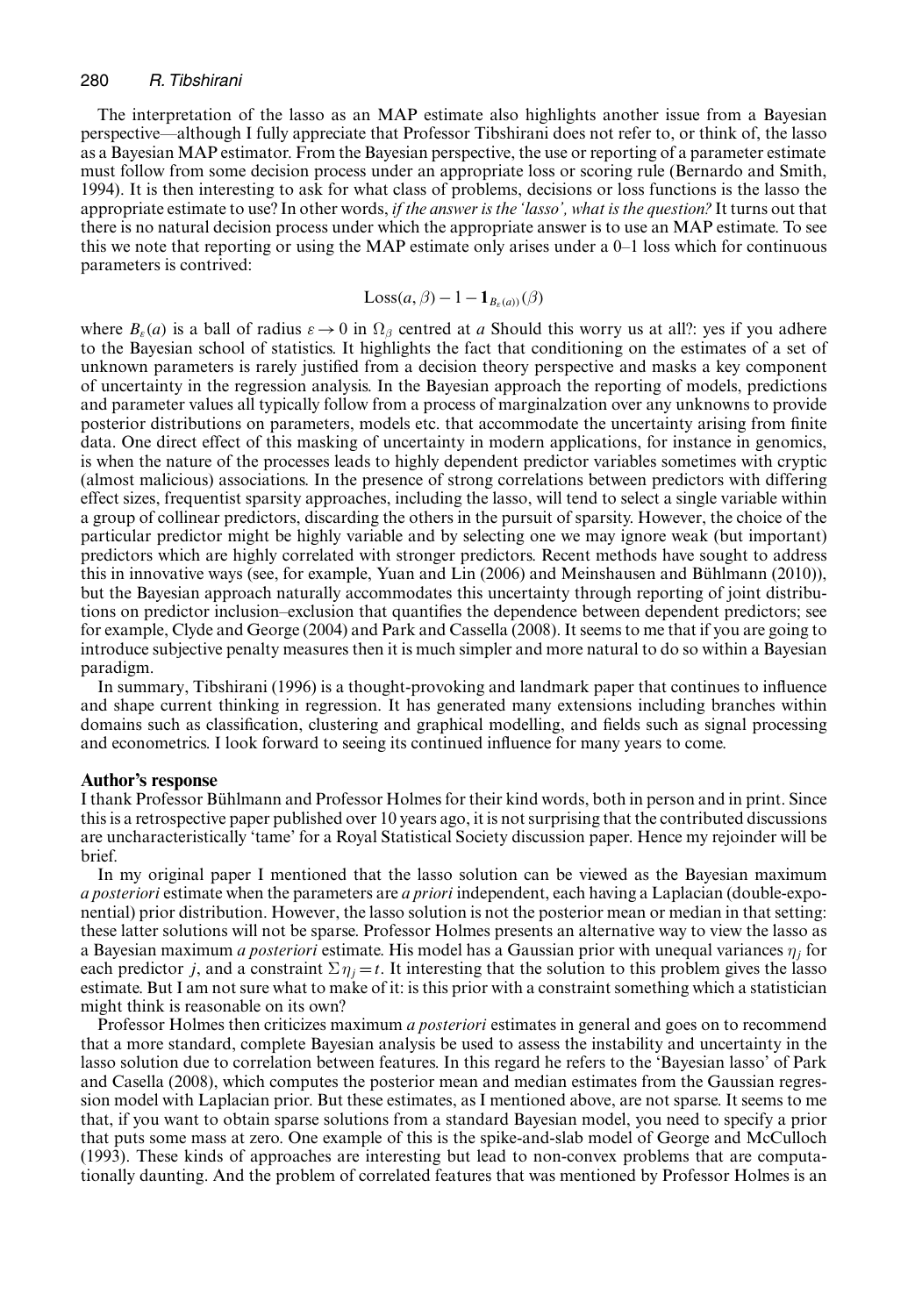important one, but I think that a better way to improve the lasso estimates can be through generalized penalties such as the group lasso (Ming and Lin, 2006) (which was mentioned by Professor Holmes), the elastic net (Zou and Hastie, 2005) or the covariance regularization via the 'scout' procedure (Witten and Tibshirani, 2009).

Professor Bühlmann has nicely summarized recent work by many people on the prediction and selection consistency properties of the lasso. He mentions the fact that the lasso is good at finding (asymptotically) a superset of the correct predictors, and that methods that produce even sparser models can be useful. I think that the adaptive lasso is a promising approach for this problem, but the relaxed lasso (which Professor Bühlmann also mentions) only adjusts the non-zero lasso coefficients and so does not generally prune the model. Another way to obtain sparser models is through non-convex penalties such as smoothly clipped absolute deviation (Fan and Li, 2005) or Sparsenet (Mazumder *et al.*, 2010).

Finally, I think that we need better tools for inference with the lasso and related methods. Professor Bühlmann mentions some promising work on multiple testing for lasso models. More basically, we need reliable ways to assess the sampling variability of the lasso estimates. Standard errors would be a start but, since the sampling distributions are mixtures (with some mass at zero), more refined summaries are needed. We might need to fall back on bootstrap methods for this purpose: it would be important to understand how best to apply these methods and to understand their properties.

### **References in the comments**

- Allen, G. and Tibshirani, R. (2010) Transposable regularized covariance models with an application to missing data imputation. *Ann. Appl. Statist.*, **4**, 764–790.
- Benjamini, Y. and Hochberg, Y. (l995) Controlling the false discovery rate: a practical and powerful approach to multiple testing. *J. R. Statist. Soc.* B, **57**, 289–300.
- Bernardo, J. and Smith, A. F. M. (1994) *Bayesian Theory*. Chichester: Wiley.
- Bickel, P., Ritov, Y. and Tsybakov, A. (2009) Simultaneous analysis of Lasso and Dantzig selector. *Ann. Statist.*, **37**, 1705–1732.
- Bondell, H., Krishna, A. and Ghosh, S. (2010) Joint variable selection of fixed and random effects in linear mixed-effects models. *Biometrics*, **66**, in the press.
- Bühlmann, P. and van de Geer S. (2011) *Statistics for High-dimensional Data: Methods, Theory and Applications*. New York: Springer. To be published.
- Bunea, F., Tsybakov, A. and Wegkamp, M. (2007) Sparsity oracle inequalities for the Lasso. *Electron. J. Statist.*, **1**, 169–194.
- Candès, E., Wakin, M. and Boyd, S. (2008) Enhancing sparsity by reweighted l1 minimization. *J. Four. Anal. Appl.*, **14**, 877–905.
- Clyde, M. and George, E. (2004) Model uncertainty. *Statist. Sci.*, **19**, 81–94.
- Donoho, D., Elad, M. and Temlyakov, V. (2006) Stable recovery of sparse overcomplete representations in the presence of noise. *IEEE Trans. Inform. Theor.*, **52**, 6–18.
- Donoho, D. and Johnstone, I. (1994) Ideal spatial adaptation by wavelet shrinkage. *Biometrika*, **81**, 425–455.
- Efron, B. (1979) Bootstrap methods: another look at the Jackknife. *Ann. Statist.*, **7**, 1–26.
- Fan, J. and Li, R. (2005) Variable selection via nonconcave penalized likelihood and its oracle properties. *J. Am. Statist. Ass.*, **96**, 1348–1360.
- Fu, W. (1998) Penalized regressions: the Bridge versus the Lasso. *J. Computnl Graph. Statist.*, **7**, 397–416.
- van de Geer, S. (2007) The deterministic lasso. In *Proc. Jt Statist. Meet.*, p. 140. Alexandria: American Statistical Association.
- van de Geer, S. (2008) High-dimensional generalized linear models and the Lasso. *Ann. Statist.*, **36**, 614–645.
- van de Geer, S. and Bühlmann, P. (2009) On the conditions used to prove oracle results for the Lasso. *Electron. J. Statist.*, **3**, 1360–1392.
- George, E. and McCulloch, R. (1993) Variable selection via gibbs sampling. *J. Am. Statist. Ass.*, **88**, 884–889.
- Green, P. (1995) Reversible jump Markov chain Monte Carlo computation and Bayesian model determination. *Biometrika*, **82**, 711–732.
- Greenshtein, E. and Ritov, Y. (2004) Persistence in high-dimensional predictor selection and the virtue of overparametrization. *Bernoulli*, **10**, 971–988.
- Holmes, C. C. and Pintore, A. (2007) Bayesian relaxation: boosting, the Lasso, and other <sup>L</sup>α norms. In *Bayesian Statistics 8* (eds J. M. Bernardo, M. J. Bayarri, J. O. Berger, A. P. Dawid, D. Heckerman, A. F. M. Smith and M. West). Oxford: Oxford University Press.
- Khalili, A. and Chen, J. (2007) Variable selection in finite mixture of regression models. *J. Am. Statist. Ass.*, **102**, 1025–1038.
- Mazumder, R., Friedman, J. and Hastie, T. (2010) Sparsenet: coordinate descent with non-convex penalties. Stanford University, Stanford.